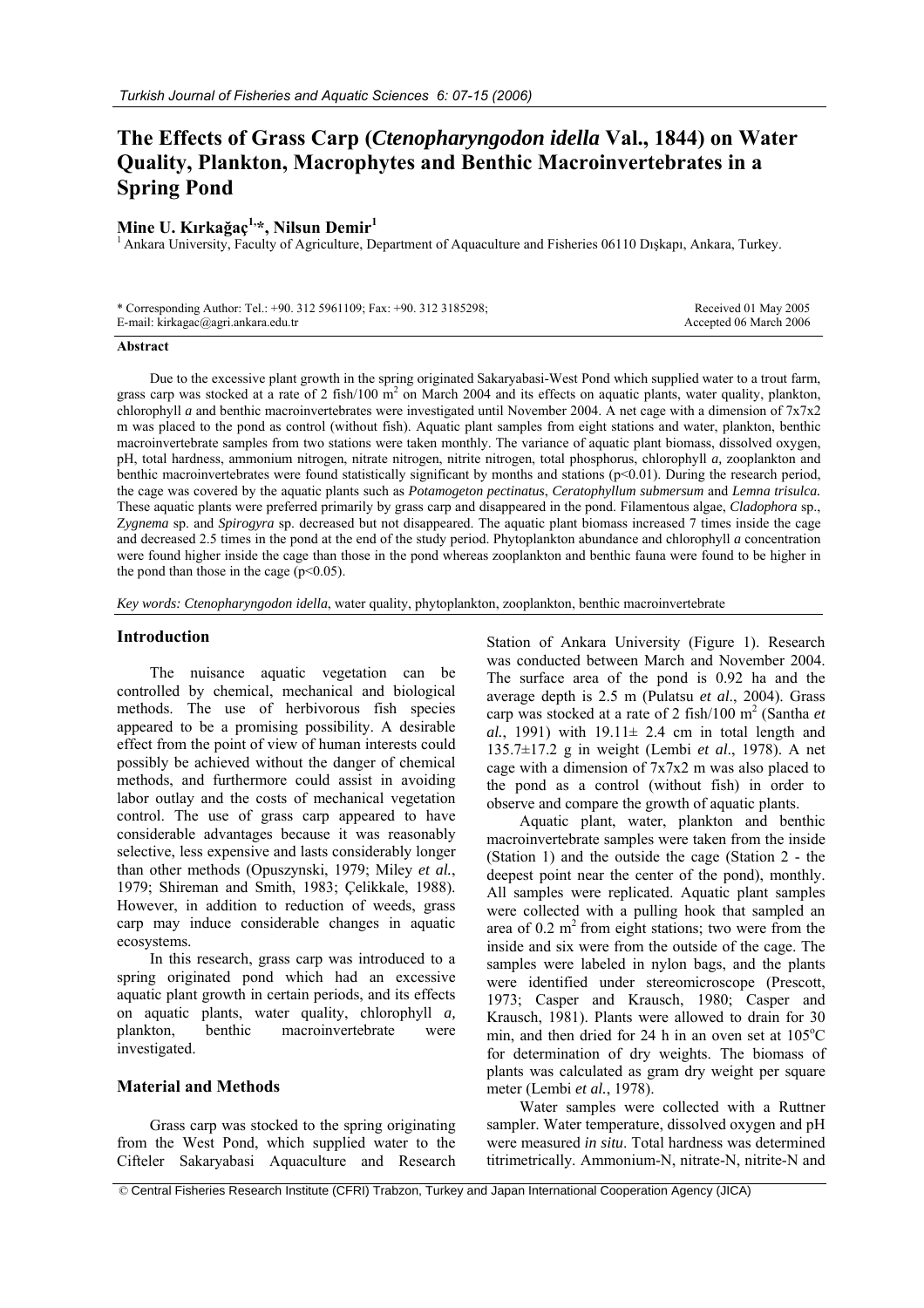

**Figure 1.** The location of Sakaryabasi-West Pond (·⊗ stations).

total phosphorus were determined by spectrophotometric methods (APHA 1975).

The phytoplankton abundance was estimated from the water samples, which were sedimented 10- 20 ml each after preservation with Lugol solution in counting chambers and counted under inverted microscope (Lund *et al*,. 1958). Phytoplankton was identified under binocular microscope (Hustedt, 1930; Huber-Pestallozzi, 1942, Huber-Pestallozzi, 1950; Lind and Brook, 1980; Komarek and Fott, 1983; Popovski and Pfiester, 1990). Chlorophyll *a*  concentration was determined spectrophotometrically after filtration of water samples through Whatman GF/C filter paper and extracted with acetone (Strickland and Parsons, 1972).

The zooplankton abundance was estimated from the water samples, which were taken as for phytoplankton analyses. Water samples were preserved with a 4% formaldehyde solution and were settled each one liter in a graduated cylinder, enumerated in counting chambers (Edmondson and Winberg, 1971; Mc Cauley, 1984; Wetzel and Likens, 1991). Zooplankton was identified under binocular microscope (Edmondson, 1959; Kolisko, 1974; Koste, 1978; Smith, 2001).

Benthic macroinvertebrate samples were collected with an Ekman Birge grab (15x15 cm) from the Station 1 and 2. The samples were washed through a series of sieves that varied between 210- 3360 micron mesh. The organisms were preserved in 4% formaldehyde solution. Benthic fauna abundance was estimated as individual per  $m<sup>2</sup>$  and identified under a stereoscopic microscope (Edmondson, 1959; Macan, 1975).

Statistical analyses were carried out using Minitab and Mstat programmes for Windows. The variations by the stations and months in the biomass

of the aquatic plants, water quality parameters, chlorophyll *a* concentration, and the number of phytoplankton, zooplankton and benthos were evaluated with ANOVA and LSD test.

## **Results**

In Sakaryabasi-West Pond, the identified aquatic plants were given in Table 1. During the study, the biomass of aquatic plants changed between 96±4 g dry weight/ $m^2$  and 690 $\pm$ 15 g dry weight/ $m^2$  in the Station 1, 41 $\pm$ 2 g dry weight/m<sup>2</sup> and 103 $\pm$ 7 g dry weight/ $m<sup>2</sup>$  in the Station 2 (Table 2). The variations of aquatic plant biomass according to months and stations were found statistically significant ( $p<0.01$ ). The differences in the aquatic plant biomass were found statistically significant between stations, except for March and April ( $p<0.05$ ).

The lowest average water temperature value of 13±1°C was measured in November and the highest average value of 24±1°C was measured in August in the pond. The differences in average water temperature values between stations were found insignificant ( $p > 0.05$ ). The average dissolved oxygen values were given in Table 3. The variations of the average dissolved oxygen values between stations were found insignificant except for August, October and November  $(p>0.01)$ . In the pond the average pH values and average total hardness values were also given in Table 3. The variations in pH between stations were found significant  $(p<0.01)$ . The differences in the average total hardness values were found significant among months  $(p<0.01)$ , but found insignificant between stations (p>0.05) (Table 3). Ammonium-nitrogen, nitrate-nitrogen, nitritenitrogen, total phosphorus were found statistically significant by months and stations  $(p<0.01)$  (Table 4).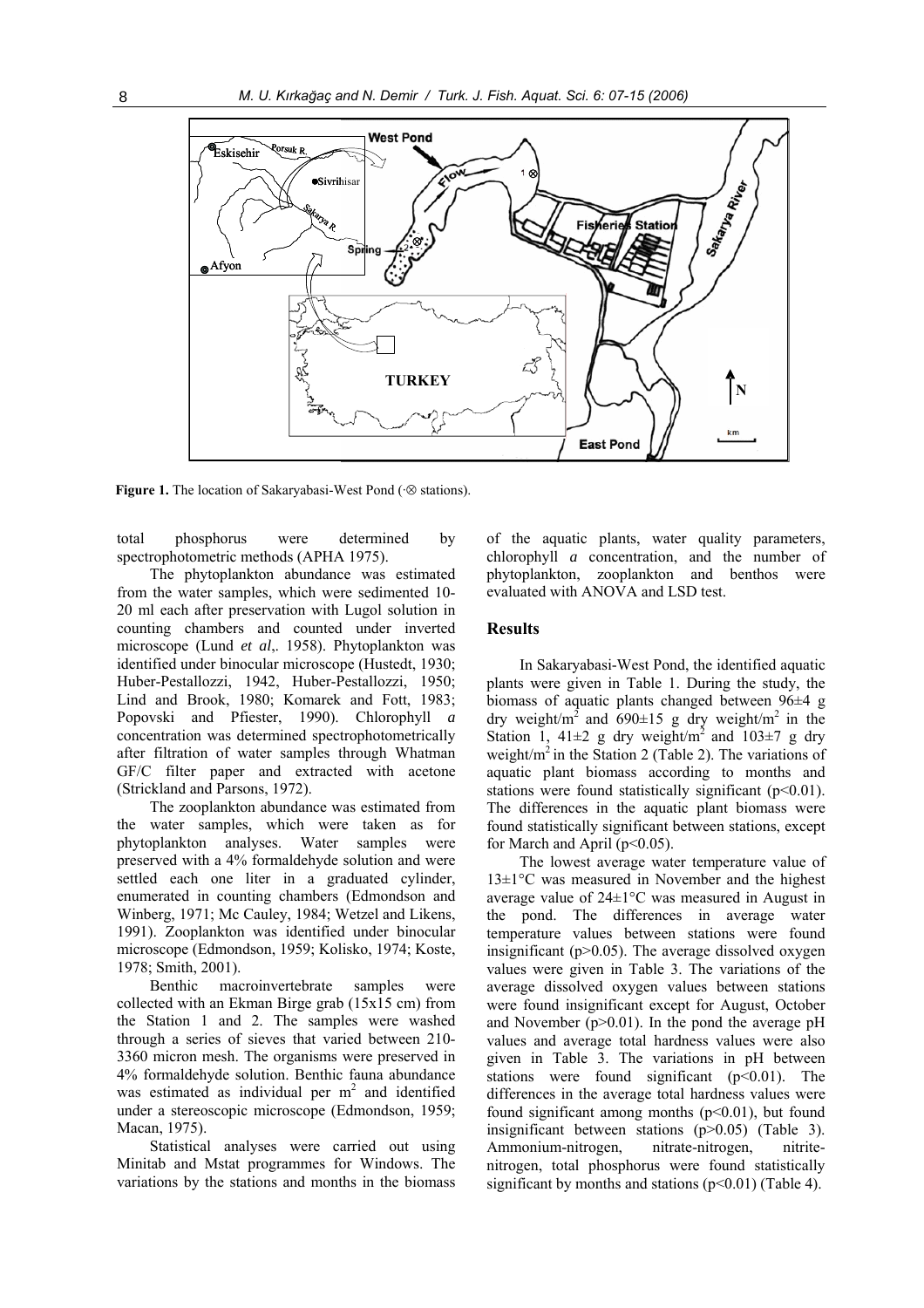**Table 1**. A list of phytoplankton, zooplankton, benthic fauna and aquatic plants found in Sakaryabasi - West Pond

| PHYTOPLANKTON                                               | ZOOPLANKTON                                          |
|-------------------------------------------------------------|------------------------------------------------------|
| Bacillariophyceae                                           | Rotifera                                             |
| Amphora ovalis Kütz.                                        | Ascomorpha sp.                                       |
| Caloneis ventricosa (Ehr.) Meister                          | Cephalodella gibba (Ehr.)                            |
| Cocconeis placentula Ehr.                                   | Colurella obtusa Gosse                               |
| Cyclotella kützingiana Thwaites                             | Lecane luna (O.F.M.)                                 |
| C. meneghiniana Kütz.                                       | Lepadella patella (O.F.M.)                           |
| Cymbella asparea (Ehr.) Cleve                               | Monostyla bulla (Gosse)                              |
| C. cistula (Hemp.) Grun.                                    | Mytilina mucronata O.F.M.                            |
| Cymatopleura solea (Breb.) W.Smith                          | Testudinella sp.                                     |
| Epithemia turgida (Ehr.) Kütz.                              | Squatinella mutica (Ehr.)                            |
| E. zebra (Ehr.) Kütz.                                       | Trichocerca sp.                                      |
| Fragilaria virescens Ralfs                                  | Cladocera                                            |
| Gomphonema acuminatum Her.                                  | Chydorus sphaericus (O.F.M.)                         |
| G. olivaceum (Lyngbye) Kütz.                                | Copepoda                                             |
| Gyrosigma acuminatum (Kütz.) Rahb.                          | Cyclops sp.                                          |
| Hantzschia amphioxys (Ehr.) Grun.                           |                                                      |
| Navicula cryptocephala Kütz.                                | <b>BENTHIC MACROINVERTEBRATE</b>                     |
| N. cuspitata Kütz.                                          | Gastropoda                                           |
| Nitzschia littoralis Grun.                                  | Lymnaea sp.                                          |
| N. palea (Kütz.) W. Smith                                   | Planorbis sp.                                        |
| N. scalaris (Her.) W. Smith<br>N. sigmoidea (Ehr.) W. Smith | Valvata sp.                                          |
| Pinnularia viridis (Nitszch.) Ehr.                          | <b>Diptera</b><br>Chironomid larvae                  |
| Rhoicosphenia curvata (Kütz.) Grun.                         |                                                      |
| Surirella linearis W. Smith                                 | <b>AQUATIC PLANTS</b>                                |
| Synedra acus Kütz.                                          | Chlorophyta                                          |
| S. capitata Her.                                            | Cladophora sp                                        |
| S. ulna (Nitzsch.) Ehr.                                     | Zygnema sp.                                          |
| Chlorophyceae                                               | Spirogyra sp.                                        |
| Ankistrodesmus gracilis (Reinsch.) Kors.                    | Spermatophyta                                        |
| Ankyra judayi (G.M.Smith) Fott                              | Ceratophyllum submersum L.                           |
| Botryococcus braunii Kütz.                                  | Lemna trisulca L.                                    |
| Coelastrum sphaericum Naeg.                                 | Myriophyllum aquaticum (Vellosa) Verdcourt           |
| Cosmarium depressum (Naeg.) Lund.                           | Phragmites australis (Cavanilles) Trinius et Steudel |
| Crucigenia tetrapedia (Kirch.) West et West                 | Potamogeton pectinatus L.                            |
| Eudorina elegans Ehr.                                       |                                                      |
| Monoraphidium circinale (Nyg.) Nyg.                         |                                                      |
| Pediastrum boryanum (Turp.) Menegh.                         |                                                      |
| P. duplex Meyen                                             |                                                      |
| Planktosphaeria gelatinosa G.M.Smith                        |                                                      |
| Scenedesmus acutus Meyen                                    |                                                      |
| <i>S. ecornis</i> (Ehr.) Chod.                              |                                                      |
| Staurastrum paradoxum Meyen West                            |                                                      |
| Tetraedron minimum (A. Braun) Hansg.<br>Cyanophyceae        |                                                      |
| Anabaena affinis Lemm.                                      |                                                      |
| A. spiroides Klebahn                                        |                                                      |
| Chroococcus minutus (Kütz.) Naeg.                           |                                                      |
| Gomphosphaeria aponina Kütz.                                |                                                      |
| Merismopedia tenuissima Lemm.                               |                                                      |
| Oscillatoria tenuis Ag.                                     |                                                      |
| Phormidium sp.                                              |                                                      |
| Pseudoanabaena sp.                                          |                                                      |
| Cryptophyceae                                               |                                                      |
| Cryptomonas marssonnii Skuja                                |                                                      |
| Rhodomonas sp.                                              |                                                      |
| Dinophyceae                                                 |                                                      |
| Ceratium hirundinella (O.F.M.) Dujardin                     |                                                      |
| Peridinium bipes Stein                                      |                                                      |
| P. pusillum (Pen.) Lemm.                                    |                                                      |

*P. volzii* Lemm.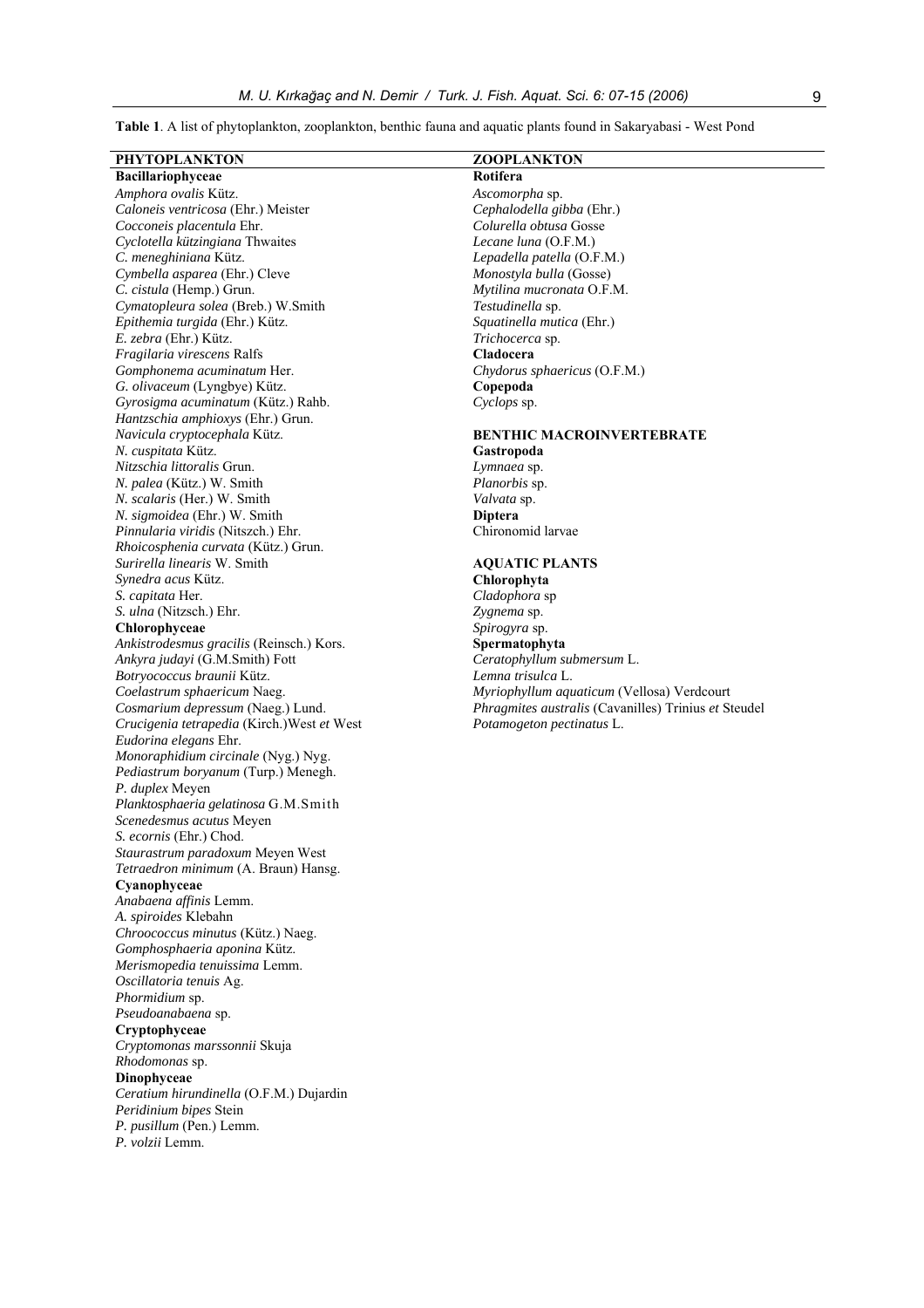| Months    | <b>Aquatic Plants</b><br>$(g-dry weight/m^2)$ |                           | Phytoplankton<br>(numbers/ml) |                          | Chlorophyll a<br>$(mg/m^3)$    |                                | Zooplankton<br>(numbers/L)         |                                    | Benthic<br>Macroinvertebrate<br>(numbers/m <sup>2</sup> ) |                                     |
|-----------|-----------------------------------------------|---------------------------|-------------------------------|--------------------------|--------------------------------|--------------------------------|------------------------------------|------------------------------------|-----------------------------------------------------------|-------------------------------------|
|           | Inside the                                    | Outside the               | 1.station*                    | 2. station**             | l.station                      | 2. station                     | station                            | 2.station                          | station.                                                  | 2. station                          |
|           | cage                                          | cage                      |                               |                          |                                |                                |                                    |                                    |                                                           |                                     |
| March     | $96+4^{a}$ <sup>I</sup>                       | $103 \pm 7^{a A}$         | $100 \pm 1^{a\overline{C}}$   | $97 \pm 3^{\mathrm{aE}}$ | $1.51 \pm 0.03$ <sup>aG</sup>  | $1.46 \pm 0.01$ <sup>aCD</sup> | $4\pm1$ <sup>a EF</sup>            | $3+0^{\mathrm{a F}}$               | $481 \pm 11^{aH}$                                         | $496 \pm 21$ <sup>a I</sup>         |
| April     | $110+8^{\text{aH}}$                           | $98+5$ <sup>a A</sup>     | $110\pm1^{\mathrm{aC}}$       | $100+1^{\text{aE}}$      | $1.67 \pm 0.01$ <sup>aG</sup>  | $1.58 \pm 0.03$ <sup>aCD</sup> | $2+0^{\mathrm{a F}}$               | $5+1^{\text{a F}}$                 | $503 \pm 1^{bG}$                                          | $522 \pm 17^{\text{a H}}$           |
| May       | $135 \pm 4^{\text{a G}}$                      | $87{\pm}10^{bB}$          | $175 \pm 3^{aB}$              | $141\pm2^{bD}$           | $3.01 \pm 0.02$ <sup>aF</sup>  | $1.45 \pm 0.03$ <sup>bCD</sup> | $6\pm2^{\mathrm{a}\,\mathrm{DEF}}$ | $18\pm4^{\mathrm{a E}}$            | $617 \pm 3^{bF}$                                          | $780\pm7^{\mathrm{a}}$ <sup>G</sup> |
| June      | $170\pm9^{\mathrm{a F}}$                      | $80\pm8^{\mathrm{b C}}$   | $263 + 8^{\text{aA}}$         | $183 \pm 6^{bB}$         | $9.80 \pm 0.08$ <sup>aA</sup>  | $2.54 \pm 0.08$ <sup>bB</sup>  | $8\pm1$ <sup>b BCD</sup>           | $33\pm3^{\mathrm{a\,CD}}$          | $650 \pm 3^{bE}$                                          | $922 \pm 23^{\text{a F}}$           |
| July      | $210+6^{\mathrm{a E}}$                        | $68\pm6~^{b\,D}$          | $249 + 8^{aA}$                | $176 + 6^{bB}$           | $8.38 \pm 0.16$ <sup>aB</sup>  | $1.97 \pm 0.08$ <sup>bC</sup>  | $16\pm4^{b\,A}$                    | $41\pm6^{\mathrm{a\,BC}}$          | $693+4^{bD}$                                              | $1015 \pm 28$ <sup>aE</sup>         |
| August    | $330\pm20^{a\,D}$                             | $55\pm3^{\mathrm{bE}}$    | $296 \pm 2^{aA}$              | $197 \pm 20^{bA}$        | $7.65 \pm 0.09^{\mathrm{a C}}$ | $4.44 \pm 0.21$ <sup>bA</sup>  | $12+3^{b \text{AB}}$               | $46\pm9^{\mathrm{a}\,\mathrm{AB}}$ | $716\pm15^{bC}$                                           | $1130 \pm 14^{aD}$                  |
| September | $519 + 27^{\mathrm{a}}$                       | $51\pm4^{b \text{ EF}}$   | $279 \pm 26^{aA}$             | $102 \pm 2^{bE}$         | $5.53^{a}$ D <sub>±0.01</sub>  | $2.51 \pm 0.01$ <sup>bB</sup>  | $10\pm1$ <sup>bBCD</sup>           | $52+6^{\mathrm{a A}}$              | $732 \pm 11^{bB}$                                         | $1340 \pm 41$ <sup>a C</sup>        |
| October   | $641 \pm 18^{a}$ B                            | $48\pm5^{b}$ <sup>F</sup> | $255 + 3^{\text{aA}}$         | $167 \pm 6^{bC}$         | $4.50^{\text{a E}}\pm 0.01$    | $1.88 \pm 0.00^{bC}$           | $8\pm3^{\mathrm{b}\,\mathrm{BCD}}$ | $39 + 3^{\text{a BC}}$             | $780 \pm 13^{bA}$                                         | $1573 \pm 58^{a}$ <sup>B</sup>      |
| November  | $690+15^{a}$ <sup>A</sup>                     | $41\pm2^{b}$ <sup>G</sup> | $57\pm3^{aD}$                 | $45 + 4$ <sup>aF</sup>   | $0.90^{\text{a H}} \pm 0.01$   | $0.55 \pm 0.01$ <sup>bE</sup>  | $5\pm1$ <sup>b EF</sup>            | $27\pm4^{\mathrm{a\,DE}}$          | $740 \pm 24^{bB}$                                         | $1927 \pm 36^{\text{a A}}$          |

**Table 2.** The biomass of aquatic plants, abundance of phytoplankton, concentration of chlorophyll *a*, abundance of zooplankton and benthic macroinvertebrate of Sakaryabasi-West Pond by months and stations (Mean±SE)

\*: inside the cage; \*\*: outside the cage

<sup>a, b</sup>: Means with the different letters in the same line for every parameters are significant statistically (p<0.05)<br>  $A B C D E F G H I$ : Means with the different letters in the same column for every parameters are significant

**Table 3.** The concentrations of dissolved oxygen, pH, total hardness, of Sakaryabasi -West Pond by months and stations (Mean±SE)

| Months    | Dissolved Oxygen (mg/L)                   |                               | pΗ                             |                                    | Total Hardness (FH <sup>o</sup> )          |                                           |  |
|-----------|-------------------------------------------|-------------------------------|--------------------------------|------------------------------------|--------------------------------------------|-------------------------------------------|--|
|           | 1.station*                                | 2.station**                   | 2. station<br>1.station        |                                    | 1.station                                  | 2. station                                |  |
| March     | $7.1 \pm 0.14^{\text{a EF}}$              | $7.05 \pm 0.7$ <sup>aD</sup>  | $7.2 \pm 0.1$ <sup>aD</sup>    | $7.45 \pm 0.07^{\mathrm{a \, BC}}$ | 51.2 $\pm$ 0.4 <sup>a B</sup>              | $50.8 \pm 1.8^{\text{a A}}$               |  |
| April     | $7.45 \pm 0.07^{\mathrm{a}}$ <sup>D</sup> | $7.65 \pm 0.07^{\text{aBC}}$  | $7.45 \pm 0.0$ <sup>aBC</sup>  | $7.40{\pm}0.0^{\mathrm{a\,BC}}$    | $48.8 \pm 0.9^{\mathrm{a}\,\mathrm{DE}}$   | $48.5 \pm 0.9^{\mathrm{a} \mathrm{AB}}$   |  |
| May       | $7.1 \pm 0.14^{\text{a EF}}$              | $7.45 \pm 0.07^{\rm aC}$      | $7.55 \pm 0.1$ <sup>aABC</sup> | $7.50 \pm 0.14$ <sup>a AB</sup>    | 49.5 $\pm$ 0.7 a BC                        | $50.4 \pm 0.4^{\text{a AB}}$              |  |
| June      | $7.1 \pm 0.10^{\text{a EF}}$              | $7.0 \pm 0.3^{\text{a D}}$    | $7.45 \pm 0.1$ <sup>aBC</sup>  | $7.50\pm0.0^{\mathrm{a\,AB}}$      | $48.5 \pm 0.7^{\mathrm{a} \, \mathrm{DE}}$ | 51+1 $4^{a A}$                            |  |
| July      | $8.1 \pm 0.1^{\mathrm{a C}}$              | $7.8 + 0.01$ <sup>aB</sup>    | $7.70 \pm 0.14$ <sup>aA</sup>  | $77+0.14^{\text{a A}}$             | 47+14 <sup>a E</sup>                       | $50 \pm 1.4^{\text{a AB}}$                |  |
| August    | $7.3 \pm 0.14$ <sup>a DE</sup>            | $8.45 \pm 0.7$ <sup>bA</sup>  | $7.10\pm0.1^{aD}$              | $7.05 \pm 0.1^{\text{a D}}$        | $50.6 \pm 2.9^{\mathrm{a \, BC}}$          | $50.1 \pm 0.8^{\text{a AB}}$              |  |
| September | $7\pm0.0^{\mathrm{a F}}$                  | $6.6 \pm 0.2^{\text{aE}}$     | $7.65 \pm 0.1$ <sup>aAB</sup>  | $7.75 \pm 0.1^{\text{a A}}$        | 54.9 $\pm$ 0.9 <sup>a A</sup>              | $51.8 \pm 0.2^{\text{a A}}$               |  |
| October   | $8.7 \pm 0.4^{\mathrm{a}}$ A              | $7.45 \pm 0.07$ <sup>bC</sup> | $7.35 \pm 0.1$ <sup>aC</sup>   | $7.30\pm0.1^{\mathrm{a C}}$        | 51.2 $\pm$ 2.1 <sup>aB</sup>               | $47.7 \pm 1.0^{\mathrm{a} \,\mathrm{BC}}$ |  |
| November  | $8.4 \pm 0.4^{\mathrm{a}}$ <sup>B</sup>   | $7.6 \pm 0.1$ <sup>bBC</sup>  | $7.65 \pm 0.1$ <sup>aAB</sup>  | $7.75 \pm 0.1^{\text{a A}}$        | $49.3 \pm 0.6$ <sup>aBC</sup>              | $45.5 \pm 0.6^{\mathrm{a C}}$             |  |

\*: inside the cage; \*\*: outside the cage

<sup>a, b</sup> Means with the different letters in the same line for every parameters are significant statistically (p<0.05)<br><sup>4, b</sup> Means with the different letters in the same line for every parameters are significant statistica

**Table 4.** The concentrations of ammonium nitrogen, nitrite nitrogen , nitrate nitrogen, total phosphate of Sakaryabasi -West Pond by months and stations (Mean±SE)

|           | $NH_{3}-N$<br>(mg/L)           |                                                            | $NO3-N$                                                          |                                 | $NO2-N$                          |                                | TP                              |                                  |  |
|-----------|--------------------------------|------------------------------------------------------------|------------------------------------------------------------------|---------------------------------|----------------------------------|--------------------------------|---------------------------------|----------------------------------|--|
| Months    |                                |                                                            | (mg/L)                                                           |                                 | (mg/L)                           |                                | (mg/L)                          |                                  |  |
|           | l.station*                     | 2. station**                                               | 1.station                                                        | 2. station                      | 1.station                        | 2. station                     | 1.station                       | 2. station                       |  |
| March     | $0.070 + 0.003a G$             | $0.079 + 0.002^{\text{aF}}$                                | $0.323 + 0.007$ <sup>aH</sup>                                    | $0.351 + 0.008$ <sup>aG</sup>   | $0.009 + 0.001$ <sup>aB</sup>    | $0.010+0.00^{aA}$              | $0.030 + 0.00$ <sup>aC</sup>    | $0.035 + 0.00^{aC}$              |  |
| April     | $0.090 + 0.00^{\mathrm{a E}}$  | $0.078 + 0.00$ <sup>bF</sup>                               | $0.403 + 0.005$ <sup>aG</sup>                                    | $0.405 + 0.007$ <sup>aF</sup>   | $0.008 + 0.00^{\circ}$           | $0.007+0.001$ <sup>aCD</sup>   | $0.050+0.001^{aB}$              | $0.040 \pm 0.002$ <sup>bC</sup>  |  |
| May       | $0.080 + 0.001$ <sup>aF</sup>  |                                                            | $0.086 \pm 0.001$ <sup>aE</sup> $0.509 \pm 0.005$ <sup>aDE</sup> | $0.504 + 0.004$ <sup>aD</sup>   | $0.008 + 0.001$ <sup>aC</sup>    | $0.009 + 0.001$ <sup>aB</sup>  | $0.070 + 0.0013A$               | $0.050 \pm 0.00$ <sup>bBC</sup>  |  |
| June      | $0.071 \pm 0.00$ <sup>bG</sup> | $0.189 + 0.00^{aA}$                                        | $0.518 + 0.001bD$                                                | $0.550+0.007^{\text{aC}}$       | $0.010+0.001^{aB}$               | $0.008 + 0.00$ <sup>bBC</sup>  | $0.066 \pm 0.001$ <sup>aA</sup> | $0.070 \pm 0.00^{\text{aAB}}$    |  |
| July      |                                | $0.166+0.001^{b}B$ $0.185+0.001^{a}A$                      | $0.596 \pm 0.001$ <sup>aC</sup>                                  | $0.475 \pm 0.001$ <sup>bE</sup> | $0.008 + 0.00^{aC}$              | $0.008 + 0.001$ <sup>aBC</sup> | $0.070 + 0.00^{aA}$             | $0.063 \pm 0.001$ <sup>aAB</sup> |  |
| August    | $0.109 \pm 0.001bD$            | $0.151 + 0.00^{\text{ab}}$                                 | $0.465 \pm 0.001$ <sup>aF</sup>                                  | $0.398 + 0.001$ <sup>bF</sup>   | $0.013 + 0.001$ <sup>aA</sup>    | $0.006 \pm 0.00^{bDE}$         | $0.071 \pm 0.001bA$             | $0.080 + 0.00^{aA}$              |  |
| September |                                | 0.134+0.001 <sup>bC</sup> 0.144+0.001 <sup>aC</sup>        | $0.702 + 0.005^{\text{ab}}$                                      | $0.595 \pm 0.001$ <sup>bB</sup> | $0.00+0.008^{\rm aC}$            | $0.007+0.001$ <sup>aCD</sup>   | $0.060 \pm 0.00$ <sup>bAB</sup> | $0.085 \pm 0.001$ <sup>aA</sup>  |  |
| October   |                                | $0.176 \pm 0.00^{\text{aA}}$ $0.137 \pm 0.003^{\text{bD}}$ | $0.736 + 0.007$ <sup>aA</sup>                                    | $0.699 + 0.00bA$                | $0.006 + 0.00ab$                 | $0.004 + 0.001$ <sup>bF</sup>  | $0.060 + 0.00^{\text{aAB}}$     | $0.077 + 0.00^{aA}$              |  |
| November  | $0.050 + 0.00aH$               | $0.057+0.001^{aG}$                                         | $0.505+0.007^{aD}$                                               | $0.501 + 0.005^{aD}$            | $0.007 \pm 0.001$ <sup>aCD</sup> | $0.005 \pm 0.00^{\text{aE}}$   | $0.050+0.00^{aB}$               | $0.050 \pm 0.00$ <sup>aBC</sup>  |  |

\*: inside the cage; \*\*: outside the cage

<sup>a.b</sup> Means with the different letters in the same line for every parameters are significant statistically ( $p$ <0.05)<br>\*A B C D E F G H I Means with the different letters in the same line for every parameters are significa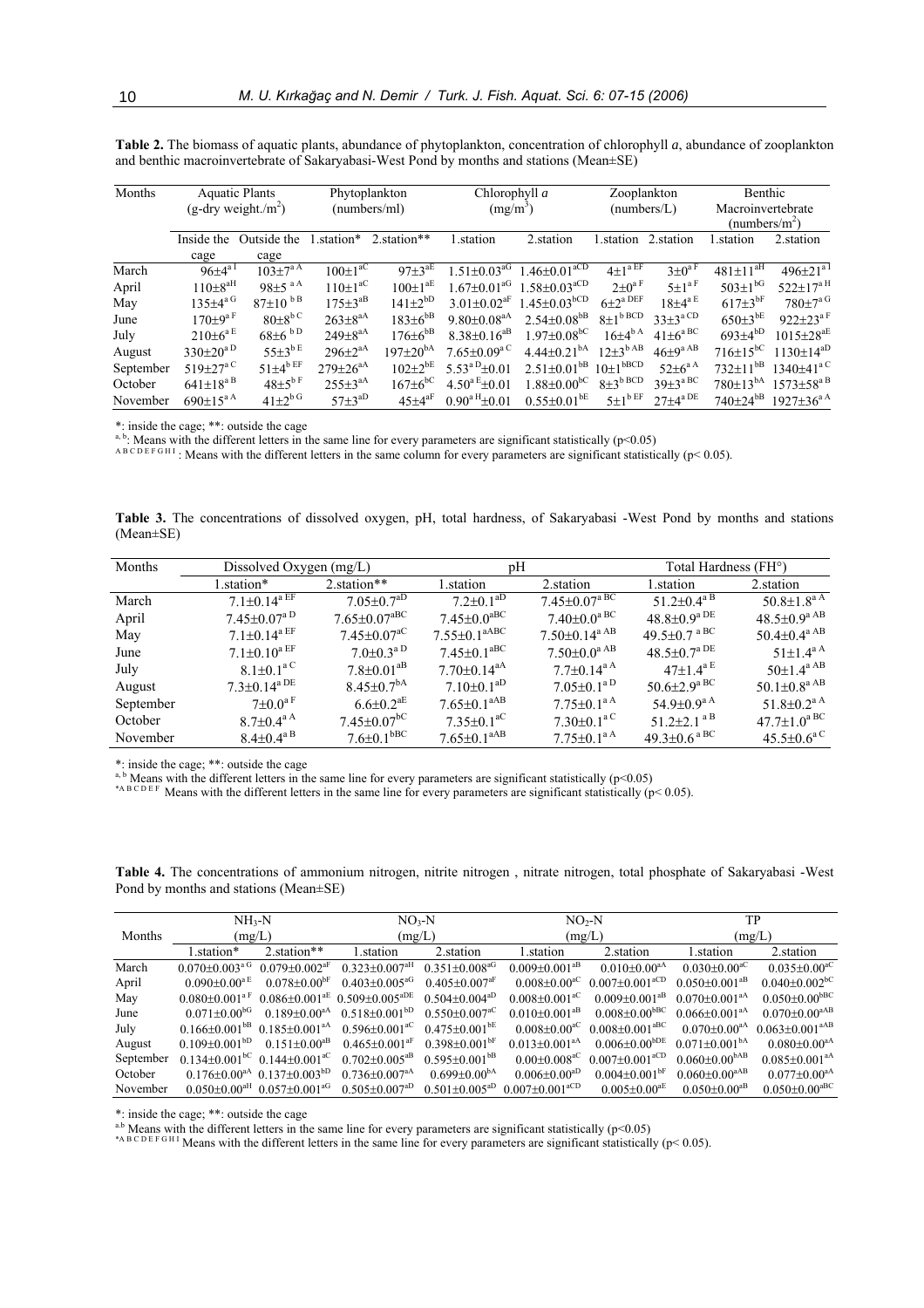Phytoplankton belonging to five classes and a total of 56 species were identified in the pond (Table 1). The highest abundance and species richness were found in Bacillariophyceae, so it was the dominant group in phytoplankton (Figure 2). The mean phytoplankton numbers were changed between  $45 \pm 4$ and  $296 \pm 2$  numbers/ml (Table 2). The differences in phytoplankton number by the months and the stations were found significant (p<0.01). Phytoplankton numbers in the Station 1 were higher than those in the Station 2. In both stations, phytoplankton numbers reached to their highest values in August and then decreased.

The mean chlorophyll *a* concentration ranged between  $0.55 \pm 0.01$  and  $9.80 \pm 0.08$  mg/m<sup>3</sup> (Table 2). The differences in the mean chlorophyll *a*  concentration by the months and the stations were found significant ( $p<0.01$ ).

The zooplankton community was examined in three groups such as Rotifera, Cladocera and Copepoda. Ten species from Rotifera, 1 species from Cladocera and 1 genus from Copepoda were identified (Table 1). During the study, Rotifera was the dominant group in both stations (Figure 3). While Cladocera was represented by *Chydorus sphaericus*, the majority of Copepoda was in nauplii stage and identified such as *Cyclops* sp. The mean zooplankton

abundance ranged between 2±0 and 52±6 numbers/l (Table 2). The differences in the mean zooplankton abundance by the months and the stations were found significant  $(n<0.01)$ .

Benthic macroinvertebrate community consisted of the members of Gastropoda and Diptera (Table 1). Additionally, *Lymnaea, Planorbis* and *Valvata* from Gastropoda and chironomidae larvae from Diptera were identified. The mean abundance of benthic macroinvertebrate changed between  $481 \pm 11$  and 1927  $\pm 36$  numbers/m<sup>2</sup> (Table 2). The differences in the mean benthic macroinvertebrate abundance by the months and the stations were found significant  $(p<0.01)$ .

### **Discussion**

The effectiveness of grass carp in controlling plant overgrowth in water bodies depends on a number of factors, such as individual weight of fish and stock density, composition of plant species, and the most important is probably the water temperature (Opuszynski and Shireman, 1995)**.** 

It was indicated that vegetation control by grass carp was excellent when using fish with total length longer than 190-195 mm (Lembi *et al.*, 1978) in order to avoid themselves from their predators. In this



**Figure 2.** The phytoplankton composition of Sakaryabasi-West Pond (%). a. Inside the cage b. Outside the cage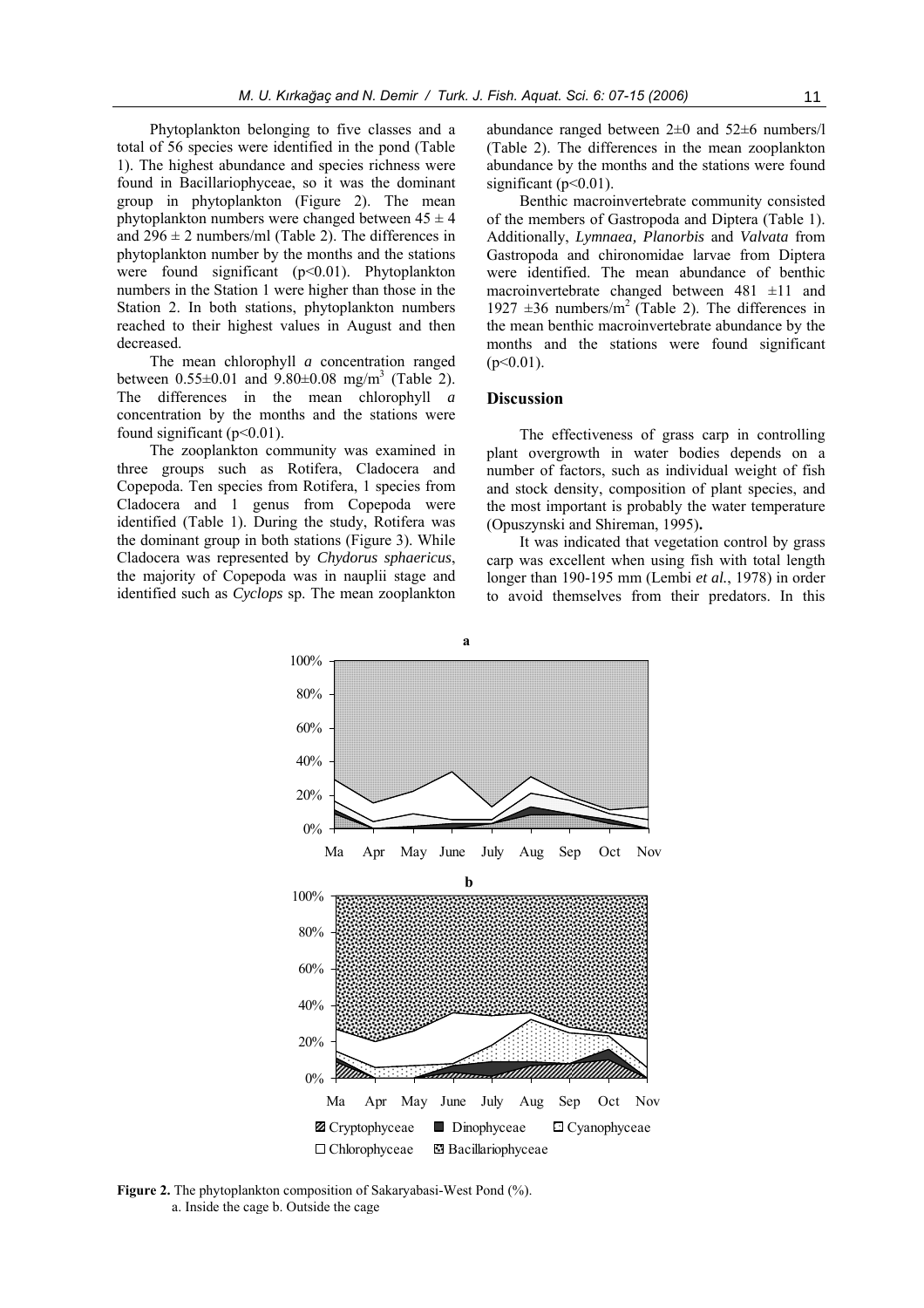

**Z** Rotifera □ Cladocera **E** Copepoda

**Figure 3.** The zooplankton composition of Sakaryabasi-West Pond  $(\%)$ . a. Inside the cage b. Outside the cage

study, grass carp was used in an average length of  $19.11 \pm 2.4$  cm.

The cage was covered by aquatic plants such as *Potamogeton pectinatus, Ceratophyllum submersum, Myriophyllum aquaticum, Lemna trisulca* entirely. Outside the cage, *Potamogeton pectinatus, Ceratophyllum submersum, Myriophyllum aquaticum, Lemna trisulca* were preferred by grass carp over filemanteous algae and disappeared in the pond after May. Filamentous algae such as *Cladophora, Zygnema* and *Spirogyra* were maintained in the pond. Grass carp could not consume *Phragmites* due to its hard tissue as it was reported (Altınayar *et al*., 1994; Opuszynski and Shireman, 1995). In general, the most desired food by grass carp is soft submerged plants. The aquatic plants which are consumed include *Elodea canadensis*, *Potamogeton pectinatus, Ceratophyllum submersum, Myriophyllum spicatum*. The emergent plants and filamentous algae frequently occur in great abundance and create considerable difficulty in the management of fisheries and proper use of water bodies for other purposes. Reluctant consumption of filamentous algae by grass carp has been confirmed in some studies. When given a choice, grass carp clearly prefer macroflora to algae (Opuszynski, 1979).

During the research, aquatic plant biomass inside the cage increased 7 times compared to the beginning and the differences were found significant between the stations, except for March and April (p<0.05). However, aquatic plant biomass decreased 2.5 times in the pond cage following grass carp stocking. Kirkagac and Demir (2004) also reported that aquatic plant biomass decreased 2.5-4 times in earthen fish ponds with different grass carp stocking rates (200-400-600 fish/ha) between May and September 2000.

In the pond, the lowest average water temperature (13±1°C) was measured in November and the highest average value  $(24\pm1\degree C)$  was measured in August. It was reported that two factors limiting grass carp utilization for aquatic weed control were food selectivity and the relatively high temperature needed for active feeding (Opuszynski, 1979; Riemer, 1984). It was stated that effective aquatic plant control could not be expected when water temperatures were below 18°C (Opuszynski and Shireman, 1995). Optimum feeding water temperature for grass carp ranges between 21 and 26°C. For an effective weed control, water temperature must be above 20°C at least for 30 and 60 days in a year (Baran and Seçer, 1979).

The variations of the average dissolved oxygen values between stations were found insignificant except for August, October and November (p>0.01). Studies conducted to determine water quality changes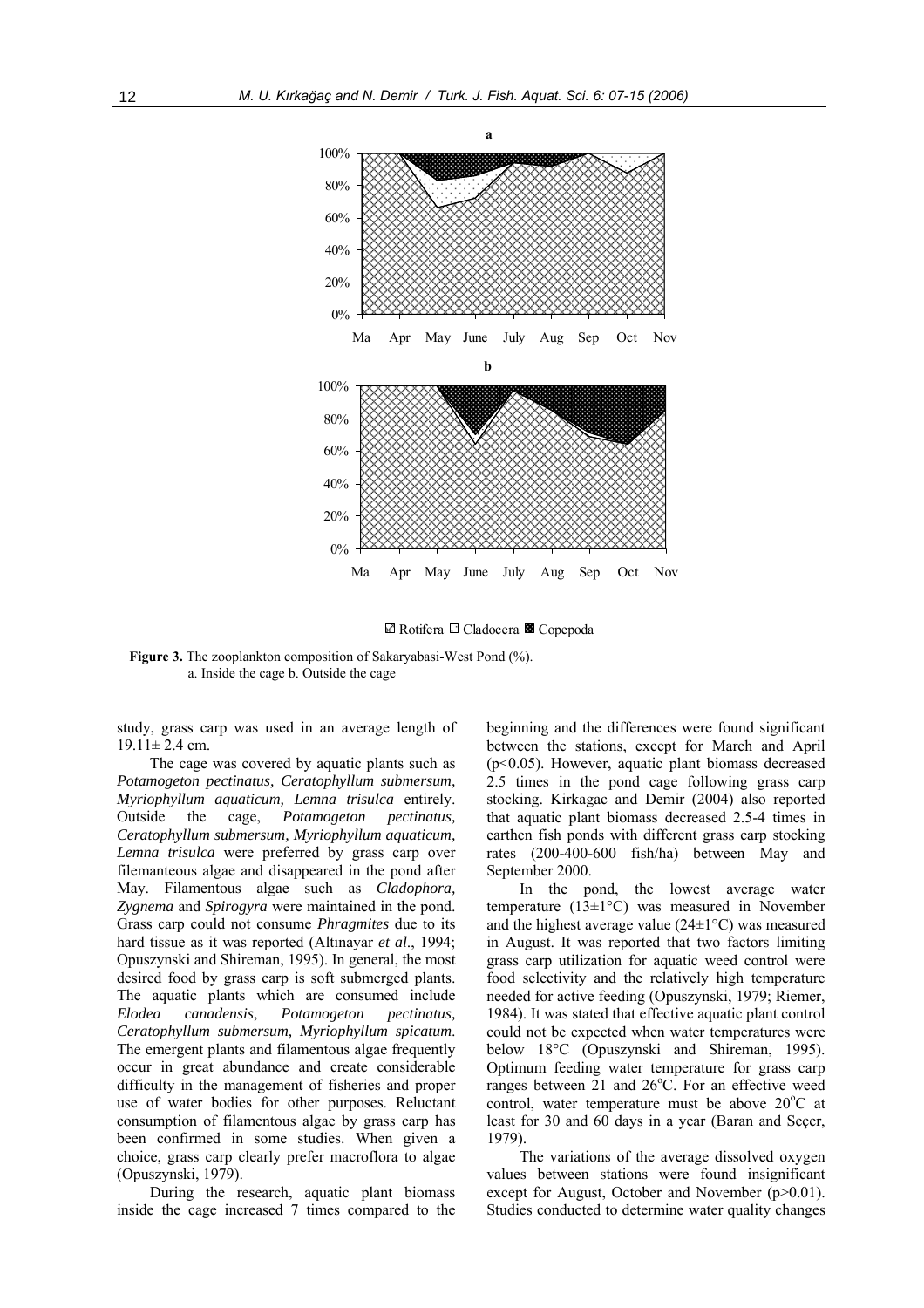after the introduction of grass carp indicated that temperature and oxygen values remained relatively unaffected. Oxygen levels after macrophyte removal were usually maintained by an increase in phytoplankton (Opuszynski and Shireman, 1995)**.** The variations of pH values between stations were found significant ( $p<0.01$ ). The highest average pH value was in July inside the cage and in July, September and November outside the cage. The differences in the average total hardness values were found significant among months  $(p<0.01)$ , but found insignificant between stations (p>0.05)**.** Total hardness in Sakaryabasi-West Pond was above  $350$  mg  $CaCO<sub>3</sub>$ and can be classified as hard water according to Fox (1992) and Yaramaz (1992). Such an excessive aquatic plant growth especially the plant species that adapted to hard waters was encouraged by hardness of Sakaryabasi-West Pond.

Ammonium-nitrogen, nitrate-nitrogen, nitritenitrogen, total phosphorus were found statistically significant by months and stations  $(p<0.01)$ . The highest average ammonium-nitrogen concentration was found in October in the Station 1 and in June in the Station 2, and then tend to decrease in both stations. The average nitrate-nitrogen concentrations increased in both stations until October and then decreased. While the nitrite-nitrogen concentrations increased until August in the Station 1, reductions were observed in the nitrite-nitrogen concentrations in the Station 2 during the research. The average total phosphorus concentrations were found higher in both stations in summer months. It was indicated that an important part of the nutrients in aquatic plants was retained in grass carp after consumption (Lembi *et al.*, 1978; Kırkağaç and Pulatsu, 2001a; Kırkağaç and Demir, 2004). However, Shireman and Smith (1983) found an increase in nutrient concentrations and phytoplankton abundance after stocking grass carp in a lake. In Sakaryabasi-West Pond, it was thought that the differences in nutrient concentrations between stations resulted from the excessive aquatic plant growth, decomposition of death plants, the factors related to the water temperature, the consumption of aquatic plants by grass carp, and also the seasonal variations in zooplankton, phytoplankton and benthic fauna communities and complex relationships among them. However, it was reported that water quality parameters may increase in the short term (first year), but will return to prestocking levels in the subsequent years (Shireman *et al.*, 1985).

The differences in the number of phytoplanktons by the months and the stations were found significant (p<0.01). The number of phytoplanktons in the Station 1 was higher than that in the Station 2. It was indicated that in nutrient poor lakes algal abundance changes very little, even if large amounts of vegetation were removed. Controversy in nutrient rich lakes algal blooms would occur when macrophytes were removed from these systems (Opuszynski and Shireman, 1995). Although phytoplankton abundance was low in pond, there was an increase in the cage.

This resulted from the epiphytic algae such as diatoms with an excessive plant growth. The differences in the mean chlorophyll *a* concentrations by the months and the stations were found significant  $(p<0.01)$ . The mean chlorophyll *a* concentration reached to its highest value in June in the Station 1 and in August in the Station 2. In this study, chlorophyll *a* concentrations were found higher than the early findings in 2001-2002 years in Sakaryabasi-West Pond (Demir and Kırkağaç, 2005). It was reported that there was no change in chlorophyll *a* concentration after stocking grass carp in order to control aquatic plant growth in a lake (Cooke *et al.*, 1986). However, increases in chlorophyll *a* concentrations in the ponds after stocking grass carp in comparison to control pond were indicated by Lembi *et al*. (1978), Kırkağaç and Demir (2004). In this study, chlorophyll *a* concentration was higher inside the cage than the outside due to clogging the net cage by algae.

The differences in the mean zooplankton abundance by the months and the stations were found significant  $(p<0.01)$ . During the study, the mean zooplankton abundance was found higher in the Station 2 than the Station 1. The highest abundance of zooplankton was observed inside the cage in July and outside the cage in September. Afterwards the mean zooplankton abundance decreased in both stations. Rotifera was the dominant group in zooplankton community during the research. Subjected to gradual decrease or elimination of the vegetation, zooplankton assemblages shifted to small suspension feeders, especially rotifers with increased abundance (Richard *et al.*, 1985; Kırkağaç and Pulatsü, 2001b). In this study, zooplankton composition was not affected by grass carp directly; the differences in zooplankton abundance might be after the elimination of aquatic plants.

The differences in the mean benthic macroinvertebrate abundance by the months and the stations were found significant  $(p<0.01)$ . In both stations, the mean benthic macroinvertebrate abundance increased during the study. Diptera members consisted of 1-3% of the benthic macroinvertebrate and Gastropoda was the dominant group in both stations. Benthic fauna increased twice outside the cage in comparison with the Station 1. As it was indicated, responses of macroinvertebrate to reduced vegetation vary from decreases to increases in density and diversity due to counteracting effects of reduced plant surface habitat and increased invertebrate food supplies (Bain, 1993; Opuszynski and Shireman, 1995; Kırkağaç and Demir, 2004).

In Sakaryabasi-West Pond, grass carp had a direct effect on submerged plants. Other biological effects are mostly secondary consequences of vegetation changes. The results of the study showed the short term effects of grass carp on the pond ecology, and, further investigations should be focused on the long term effects of grass carp on aquatic ecosystems in the light of this study.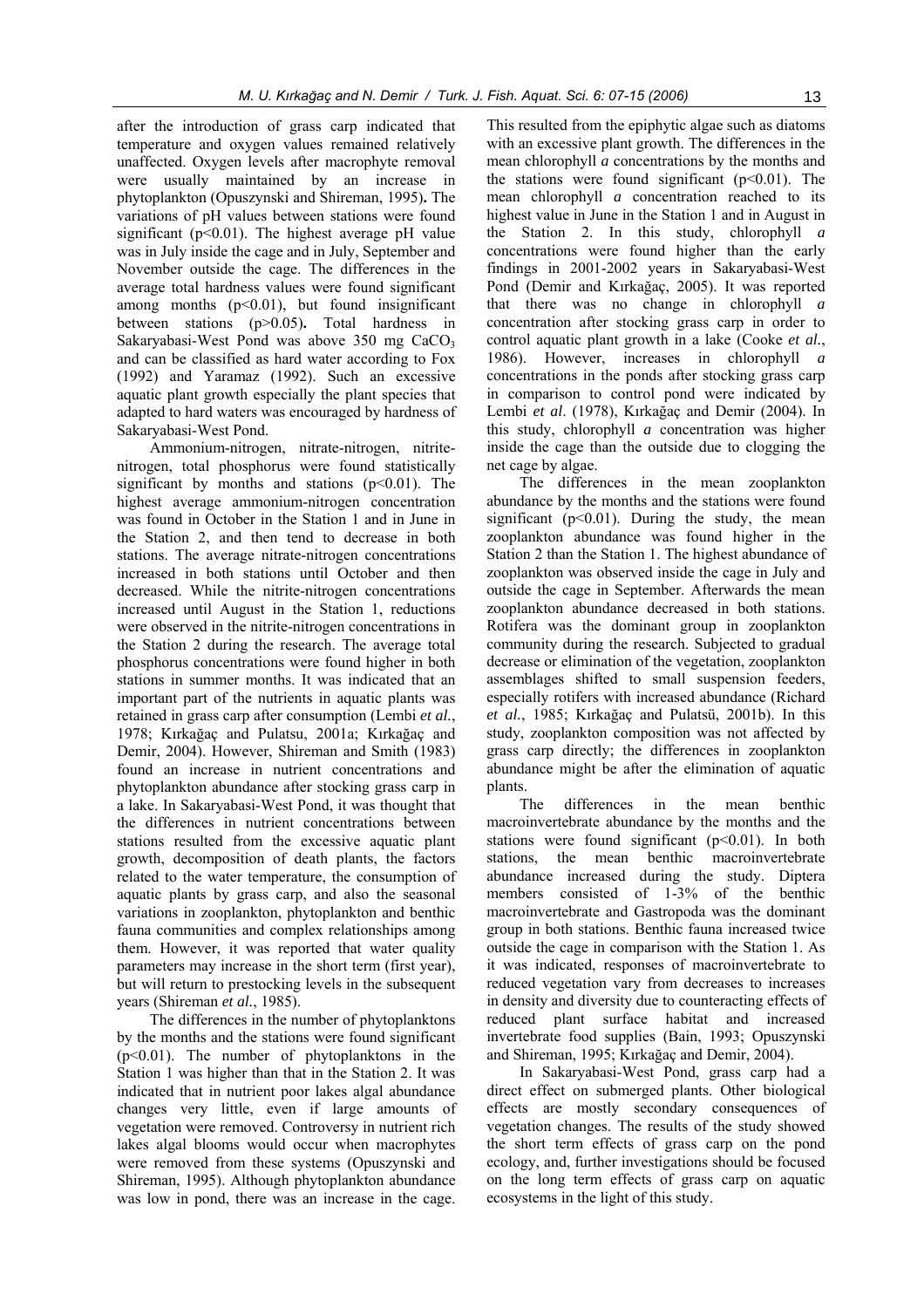#### **Acknowledgements**

This research was supported by funding from Ankara University, grant no: 20010711051.

#### **References**

- Altınayar, G., Ertem, B. and Yıldırım, S. 1994. Su Yabancıotları ile Biyolojik Savaşımda Çin Sazanı (*Ctenopharyngodon idella* Val.)'nın Kullanılması Üzerinde Değerlendirmeler. DSİ İşl. ve Bak. Dai. Yabancıot Savaşımı ve Bitkisel Kaplama Şube Müd., Ankara, 81 pp.
- APHA 1975. Standard Methods for the Examination of Water and Wastewater.  $14<sup>th</sup>$  Ed. John D. Lucas Co., USA, 1193 pp.
- Bain, M. 1993. Assesing Impacts of Introduced Aquatic Species: Grass Carp in Large Systems. Environmental Management., 17(2): 211-224.
- Baran, İ. and Seçer, S. 1979. Sakaryabaşı Balık Üretim ve Araştırma İstasyonundaki Yoğun Bitki Populasyonunun Biyolojik Mücadelesinde Ot Balığı (*Ctenopharyngodon idella* Val.) kullanılmasıyla ilgili uygulamalar. Vet. Hek. Derg., 49(1): 1-9.
- Casper, S.J. and Krausch, H.D. 1980. Pteridophyta und Anthophyta. 1. Teil; Lycopodiaceae bis Orchidaceae, Süsswasserflora von Mitteleuropa. Band 23, Gustav Fisher Verlag, Stuttgart, 403 pp.
- Casper, S.J. and Krausch, H.D. 1981. Pteridophyta und Anthophyta. 2. Teil; Sauruuraceae bis Asteraceae, Süsswasserflora von Mitteleuropa. Band 23, Gustav Fisher Verlag, Stuttgart, 942 pp.
- Cooke, G.D., Welsch, E.B., Peterson, S.A. and Newroth, P.R. 1986. Restoration and Management of Lakes and Reservoirs. Lewis Publ., Boca Raton, 548 pp.
- Çelikkale, M.S. 1988. İçsu Balıkları ve Yetiştiriciliği. Karadeniz Teknik Üniversitesi Basımevi, Fakülte Yayınları: 3, Trabzon, 149 pp.
- Demir, N. and Kırkağaç, M.U. 2005. Plankton composition and water quality in a pond of spring origin, Turkey. Limnology, 6: 189-194.
- Edmondson, W.T. 1959. Fresh Water Biology. 2<sup>nd</sup> Edition, John Wiley and Sons Inc. P., New York, 1248 pp.
- Edmondson, W.T. and Winberg, G.G. 1971. A Manual on Methods for the Assesment of Secondary Productivity in Fresh Waters. Blackwell Scientific Publications, Oxford, 358 pp.
- Fox, A.M. 1992. Macrophytes. In: P. Calow, G.E. Petts (Eds.), The Rivers Handbook. Vol.I, Blackwell Sci., Oxford, 223 pp.
- Huber-Pestalozzi, G. 1942. Das Phytoplankton des Süsswassers, Diatomeen. 2. Teil. In: A. Thienemann (Ed.), Die Binnengewasser, E. Schweizerbart'sche V., Stuttgart, 549 pp.
- Huber-Pestalozzi, G. 1950. Das Phytoplankton des Cryptophyceen, Chloromonadien, Peridinien. 3.Teil. In: A. Thienemann (Ed.), Die Binnengewasser, E. Schweizerbart'sche V., Stuttgart, 310 p.
- Hustedt, F. 1930. Bacillariophyta (Diatomeae). Heft 10. In: A. Pascher (Ed.), Die Süsswasser Flora Mitteleuropas, Verlag von Gustav Fisher, Jena, p.466.
- Kırkağaç, M. and Pulatsü, S. 2001a. Ot Sazanı (*Ctenopharyngodon idella* Val., 1844) ile Bitki Eliminasyonunun Su Kalitesi, Zooplankton ve Bentosa Etkisine İlişkin Bir Ön Çalışma. Ankara

Üniv. Zir. Fak. Tarım Bil. Derg., 7(3): 9-12.

- Kırkağaç, M.U. and Pulatsü, S. 2001b. *Potamogeton pectinatus*'la Beslenen Ot Sazanlarının (*Ctenopharyngodon idella* Val., 1844) Bünyesinde Tutulan Fosforun Tahmini. Ankara Üniv. Zir. Fak. Tarım Bil. Derg., 7(2): 6-8.
- Kırkağaç, M.U. and Demir, N. 2004. The Effects of Grass Carp on Aquatic Plants, Plankton and Benthos in Ponds. J. Aquat. Plant. Manage., 42: 32-39.
- Kolisko, A. 1974. Plankton Rotifers. Biology and Taxonomy Biological Station Lunz of the Austrian Academy of Sciences, Austria: 136 pp.
- Komarek, J. and Fott, B. 1983. Chlorococcales. 7. Teil. In: H.J. Elster and W. Ohle (Eds), Das Phytoplankton des Süsswassers, E. Schweizerbart's0che V., Stuttgart: 1043 p.
- Koste, W. 1978. Rotatoria. 2 Auflage, Gebrüder Borntroegers, Berlin, 673 pp.
- Lembi, C.A, Brian, G.R., Iversion, E.M. and Forss E.C. 1978. The effects of vegetation removal by grass carp on water chemistry and phytoplankton in Indiana Ponds. Trans. Am. Fish. Soc., 107(1): 161-171.
- Lind, M.E. and Brook, A.J. 1980. A Key to the Commoner Desmids of the English Lake District. Freshwater Biol. Assoc. Sci. Publ., Cumbria, 123 pp.
- Lund, J.W.G., Kipling, C. and Le Cren, E.D. 1958. The inverted microscope method of estimating algal numbers and statistical basis for estimations by counting. Hydrobiologia, 11: 143-465.
- Macan, T.T. 1975. A Guide to Freshwater Invertebrate Animals. Longman, London, 116 pp.
- Mc Cauley, E. 1984. The Estimation of the Abundance and Biomass of Zooplankton in Samples. In: J.A. Downing and F.H. Rigler (Eds), A Manual on Methods for the Assembling of Secondary Productivity in Fresh Waters, 2. Edition. Blackwell Scientific Publications, Oxford: 228-265.
- Miley, W.W, Sutton, D.L. and Stanley, J.G. 1979. The role and impact of introduced grass carp (*Ctenopharyngodon idella* Val.) in the Union of Soviet Socialist Republics and several other European Countries. J.V. Shireman (Ed.), Proceedings of Grass Carp Conference, January 1978, University of Florida: 256 pp.
- Opuszynski, K. 1979. Weed control and fish production. J.V. Shireman (Ed.), Proceedings of Grass Carp Conference, Jaunary 1978, University of Florida: 256 pp.
- Opuszynski, K. and Shireman, J.V. 1995. Herbivorous Fishes: Culture and Use for Weed Management. CRC Press, Boca Raton, Florida, 223 pp.
- Prescott, G.W. 1973. Algae of Western Great Lakes Area. 5th Ed., Dubuque, W. M. C. Brown Co. Publ., 977 pp.
- Popovski, J. and Pfiester, L.A. 1990. Dinophyceae (Dinoflagellida). Band 6. In: H. Ettl, J. Gerloff, H. Heynig, D. Mollenhauer (Eds.), Süsswassersflora von Mitteleuropa, Gustav Fisher V., Jena, 243 pp.
- Pulatsü, S., Akçora, A. and Köksal, T.F. 2004. Sediment and water phosphorus characteristics in a pond of spring origin, Sakaryabasi Springs Basin, Turkey. Wetlands, 23 (1): 200-204.
- Richard, I. D., Small, J.W. and Osborne, J.A. 1985. Response of zooplankton to the reduction and elimination of submerged vegetation by grass carp and herbicides in four Florida Lakes. Hydrobiologia, 123: 97-108.
- Riemer, D. 1984. Introduction to Freshwater Vegetation.